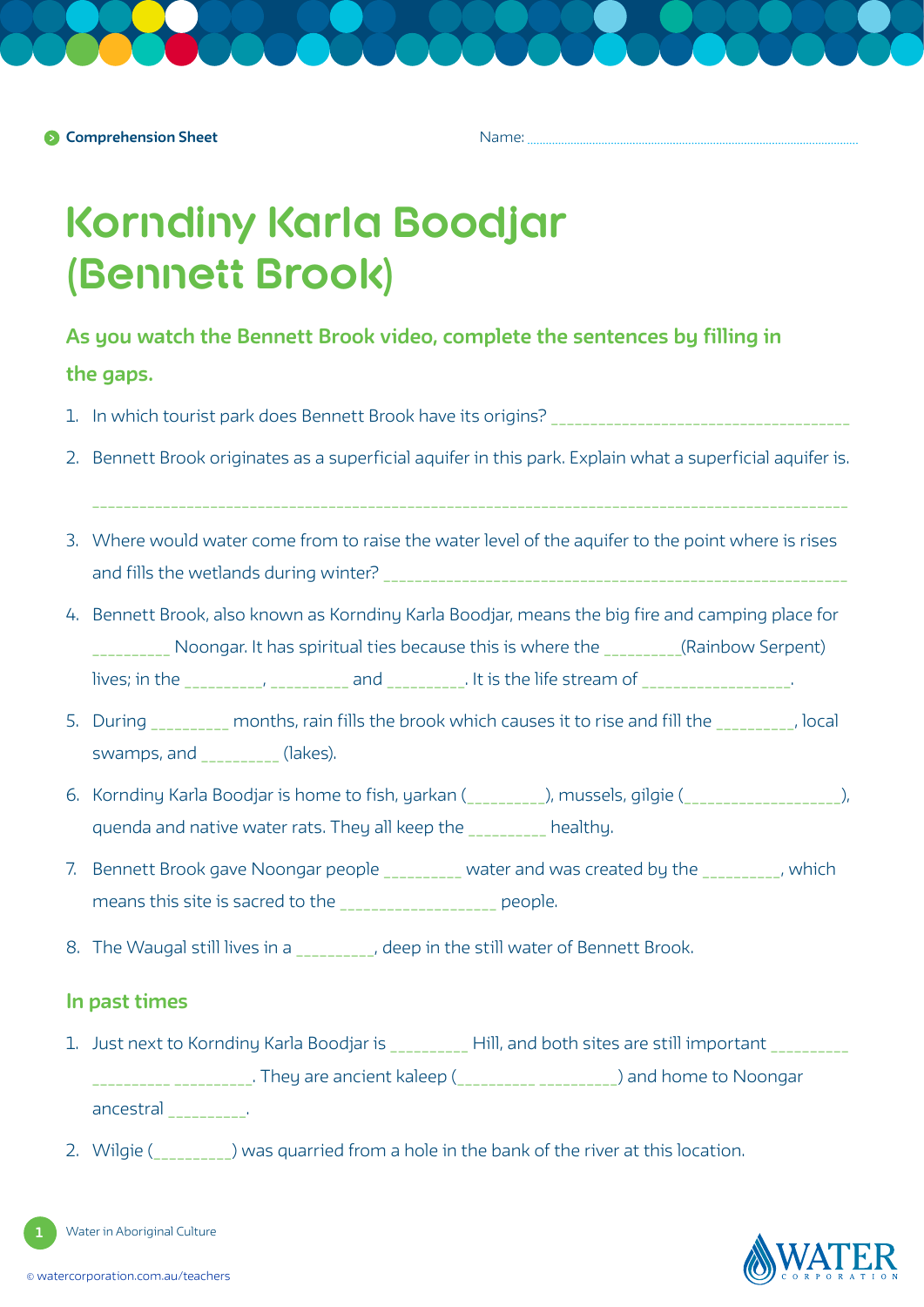### **Comprehension Sheet**

3. Sacred were stored at **Europeans settled in** Backet Buropeans settled in and and and and the sacred stones were moved to the  $\overline{\phantom{a}}$  area.

## **Karla boodjar**

- 1. The karla boodjar (  $\hskip1cm$  ) stretched all along the banks of the brook towards Reserve. Originally these parts were
- 2. The Whadjuk Noongar people dug \_\_\_\_\_\_\_\_\_ for fresh water and used traditional \_\_\_\_\_\_\_\_\_ for catching fish, gilgie, and their to eat. The deep cool pools also provided lots of for eating.
- 3. A historical Noongar \_\_\_\_\_\_\_\_\_\_ ground is situated close to \_\_\_\_\_\_\_\_\_\_\_\_\_\_\_\_, and we are encouraged to \_\_\_\_\_\_\_\_\_\_ when in this area.

## **Yeye**

- 1. As more people came to live in the area around Korndiny Karla Boodjar, tributaries to the were modified to become **were modified** to become
- 2. Yeye (today) the area is used for housing, \_\_\_\_\_\_\_\_\_\_, \_\_\_\_\_\_\_\_\_\_, \_\_\_\_\_\_\_\_\_\_, \_\_\_\_\_\_\_\_\_\_ and \_\_\_\_\_\_\_\_\_\_. However, the Whadjuk still use it for their purposes as well.
- 3. The land around Bennett Brook is still sacred to the Whadjuk Noongar people, linking them to the \_\_\_\_\_\_\_\_\_, \_\_\_\_\_\_\_\_\_\_ and \_\_\_\_\_\_\_\_\_\_\_ of this site. This is why a \_\_\_\_\_\_\_\_\_\_ \_\_\_\_\_\_\_\_\_\_ is being developed to continue their links to the sacred historical sites of \_\_\_\_\_\_\_\_\_, \_\_\_\_\_\_\_\_, Pyrton Bridge, and and Ellis means Noongar people can still have access to these places and their \_\_\_\_\_\_\_\_\_\_ \_\_\_\_\_\_\_\_\_\_.

## **Following viewing of the video:**

- 1. If Bennett Brook is no longer a source of food or drinking water for us, why is it important that we continue to protect it?
- 2. What are possible pollutant threats to the water quality of Bennett Brook?
- 3. How can you prevent pollutants entering your local body of water?